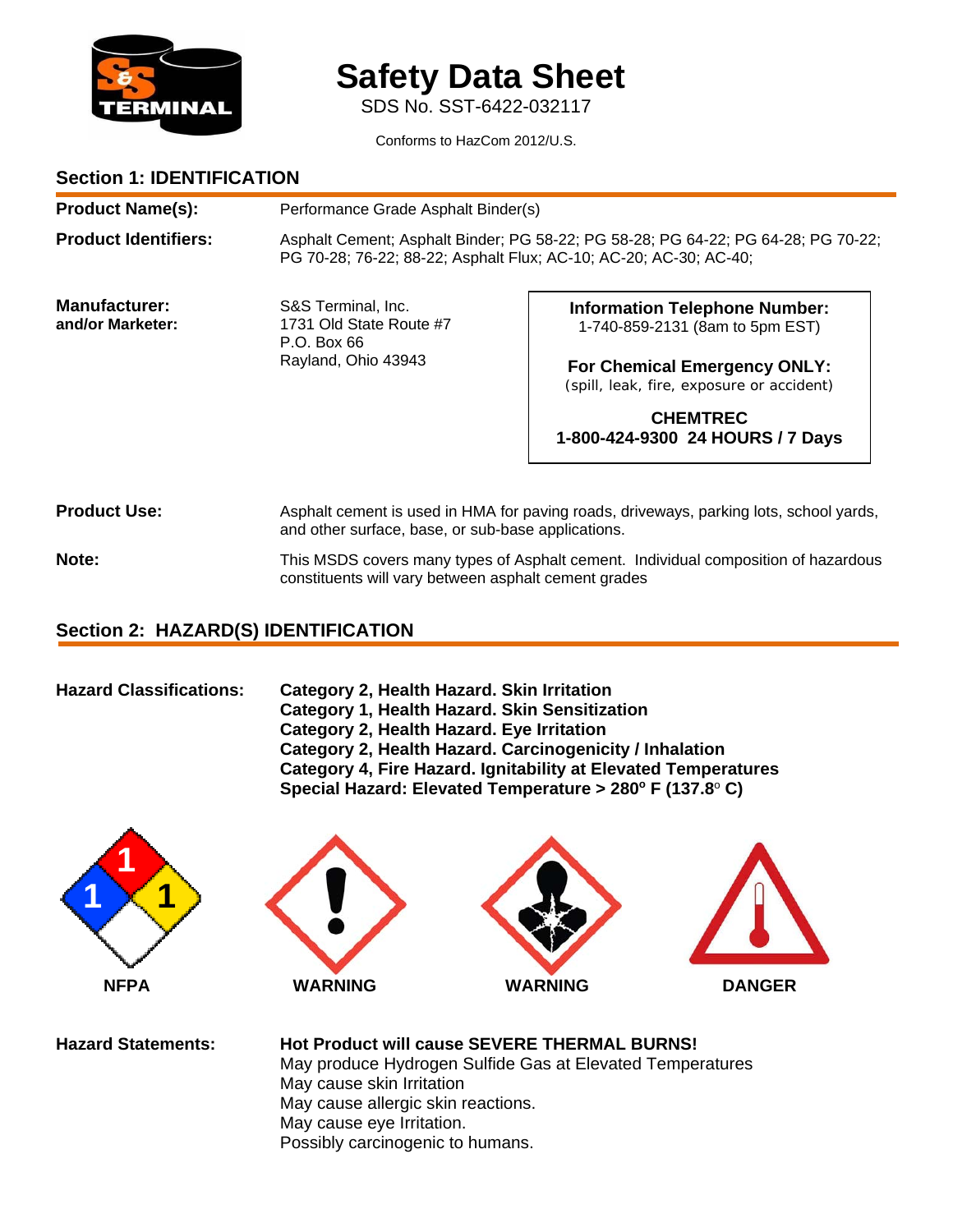| <b>Precautionary Statements:</b> |  |
|----------------------------------|--|
|----------------------------------|--|

|                                | <b>HOT MATERIAL during installation! WILL CAUSE THERMAL BURNS to skin</b><br>and eyes if exposed! Wear protective clothing during installation and demolition.                                                                                                                                                                                                                                                                                                                                                                                                                                           |
|--------------------------------|----------------------------------------------------------------------------------------------------------------------------------------------------------------------------------------------------------------------------------------------------------------------------------------------------------------------------------------------------------------------------------------------------------------------------------------------------------------------------------------------------------------------------------------------------------------------------------------------------------|
|                                | Eye Contact: Hot product will cause severe thermal burns. Eye contact with asphalt<br>cement fumes can cause moderate eye irritation, redness, and itching. Eye exposures<br>require immediate first aid to prevent damage to the eye.                                                                                                                                                                                                                                                                                                                                                                   |
| <b>Skin Contact:</b>           | Direct contact with asphalt cement will cause severe thermal burns. Repeated or<br>prolonged contact to cold asphalt cement may cause dry skin, discomfort, irritation, and<br>dermatitis.                                                                                                                                                                                                                                                                                                                                                                                                               |
| <b>Inhalation:</b>             | Hot asphalt cement releases irritating fumes or vapors such as smoke, carbon dioxide,<br>carbon monoxide, unburned hydrocarbons. Hydrogen sulfide and other sulfur-containing<br>gases can evolve from this product at elevated temperatures. Exposure to fumes or<br>vapors may cause irritation of the nose and throat, and symptoms such as headache,<br>dizziness, loss of coordination, and drowsiness. Cutting, crushing, or grinding hardened<br>asphalt will release dust. Breathing dust may cause nose, throat, or lung irritation,<br>including choking, depending on the degree of exposure. |
| Carcinogenicity:               | Asphalt cement is not listed as a carcinogen by ACGIH. Presently, the IARC has<br>determined that there is inadequate evidence that bitumens alone are carcinogenic to<br>humans.                                                                                                                                                                                                                                                                                                                                                                                                                        |
| Ingestion:                     | Do not chew or ingest asphalt cement. Hot product will cause thermal burns. Ingestion<br>may result in nausea, vomiting, diarrhea, and restlessness. Chewing asphalt has caused<br>gastrointestinal effects. Stomach obstructions have been reported in individuals who<br>have chewed and swallowed asphalt.                                                                                                                                                                                                                                                                                            |
| <b>Notes to Physician:</b>     | Recommended practice is to not attempt to remove hot material associated with a<br>burn. Allow the solidified material to remain in place until cooled so it can naturally<br>fall off. Natural separation will occur in 48-72 hours. If removal is attempted, mineral<br>oil may be used to remove asphalt once it is cooled. For best results, work it into the<br>skin around the material and allow the material to "float" off.                                                                                                                                                                     |
| <b>Medical Conditions</b>      |                                                                                                                                                                                                                                                                                                                                                                                                                                                                                                                                                                                                          |
| <b>Aggravated by Exposure:</b> | Individuals with preexisting skin conditions can be aggravated by exposure.                                                                                                                                                                                                                                                                                                                                                                                                                                                                                                                              |

## **Section 3: COMPOSITION / INFORMATION ON INGREDIENTS**

| Component               | Percent (% wt) | <b>CAS Number</b> | ACGIH TWA               | OSHA PEL |
|-------------------------|----------------|-------------------|-------------------------|----------|
| Asphalt                 | 97-100         | 8052-42-4         | $0.5 \,\mathrm{mg/m^3}$ | N/A      |
| <b>Sulfur Compounds</b> | 0-3            | mixture           | N/A                     | N/A      |
| Anti-Stripping Additive | $0 - 1.5$      | mixture           | N/A                     | N/A      |

**Note:** Asphalt Cement is a solid carbon material produced from high temperature vacuum distillation of crude oil. Composition varies depending on source of crude and specifications of final product. Can contain minor amounts of sulfur, nitrogen and oxygen compounds as well as trace amounts of heavy metals such as nickel, vanadium and lead. Composition varies depending on source of crude. Polycyclic aromatic hydrocarbons (3-7 ring), such as benzo(a)pyrene, are present in trace concentrations (<0.1%). Different asphalt grades may also contain an anti-strip additive.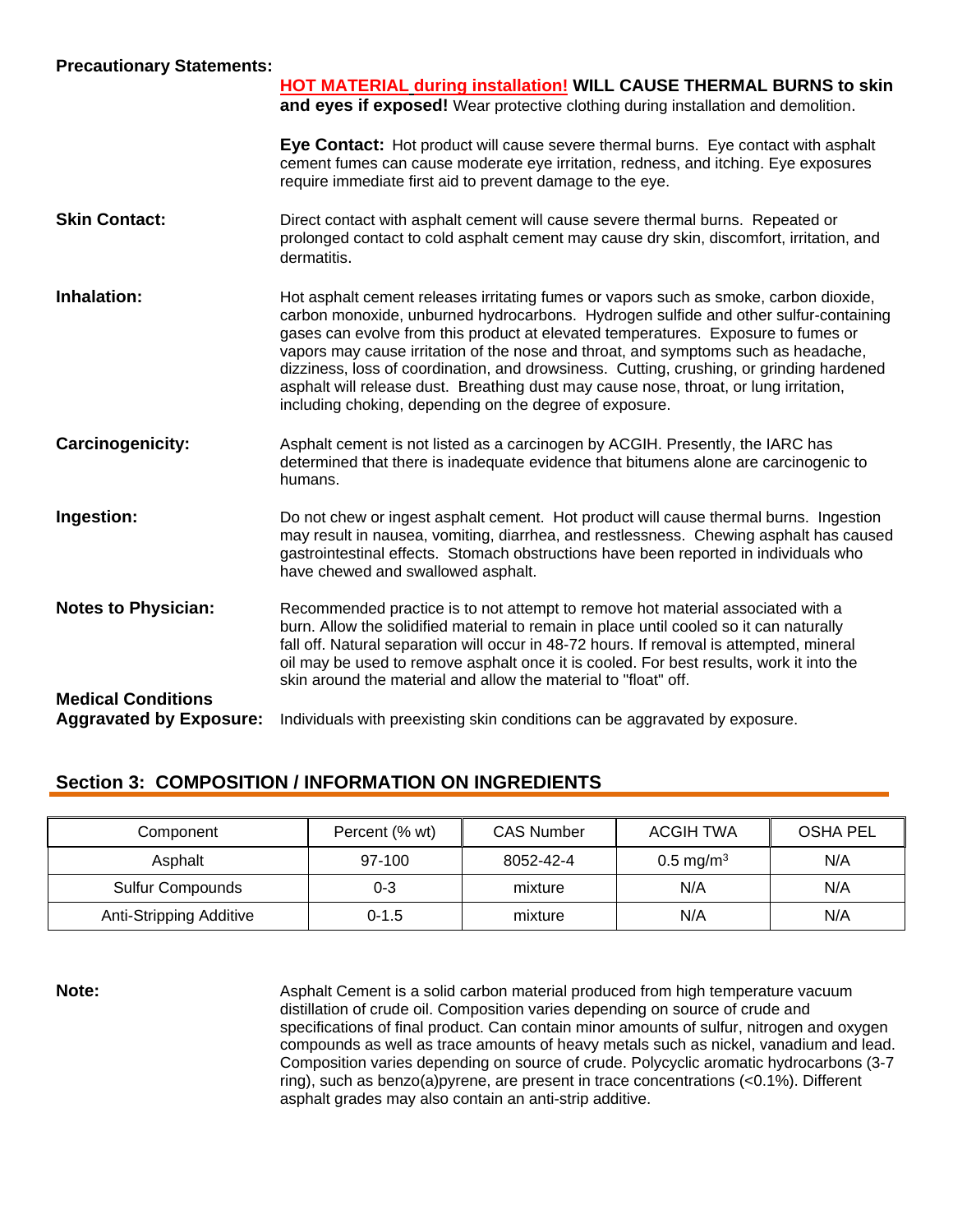| <b>Hot Material:</b> | For contact with hot material, flush with large amounts of cool water for at least 15<br>minutes. Immediately call a physician. . Do not use solvents or thinners to remove<br>material from skin.                                                                                                                                                                                                                                                                                                                           |
|----------------------|------------------------------------------------------------------------------------------------------------------------------------------------------------------------------------------------------------------------------------------------------------------------------------------------------------------------------------------------------------------------------------------------------------------------------------------------------------------------------------------------------------------------------|
| <b>Eye Contact:</b>  | For contact with hot material, flush with large amounts of cool water for at least 15<br>minutes. Immediately call a physician. For contact with cold material or dust, rinse eyes<br>thoroughly with water for at least 15 minutes, including under the lids, to remove all<br>particles. Seek medical attention for abrasions.                                                                                                                                                                                             |
| <b>Skin Contact:</b> | Wash with cool water and a pH neutral soap or a mild skin detergent. Do not use solvents<br>or thinners to remove material from skin. Seek medical attention for burns, rash,<br>irritation, and dermatitis. For contact with hot material, immerse or flush skin with cold<br>water for at least 15 minutes. Call a physician. Do not attempt to remove solidified<br>material, since removal may cause further tissue injury. Remove contaminated clothing<br>and shoes. Thoroughly clean clothing and shoes before reuse. |
| Inhalation:          | Move person to fresh air. If breathing is difficult, administer oxygen. If not breathing or if<br>no heartbeat, give artificial respiration or cardiopulmonary resuscitation (CPR).<br>Immediately call a physician. Seek medical attention for discomfort or if coughing or other<br>symptoms do not subside.                                                                                                                                                                                                               |
| Ingestion:           | Do not induce vomiting. If conscious, have person drink plenty of water. Seek medical<br>attention and/or contact poison control center immediately.                                                                                                                                                                                                                                                                                                                                                                         |

### **Section 5: FIREFIGHTING MEASURES**

| <b>Specific Hazards:</b>       | This product is not a combustible solid per the OSHA Hazard Communication Standard,<br>but will ignite and burn at temperatures exceeding the flash point.                                                                                                                                                                  |                 |               |              |
|--------------------------------|-----------------------------------------------------------------------------------------------------------------------------------------------------------------------------------------------------------------------------------------------------------------------------------------------------------------------------|-----------------|---------------|--------------|
| <b>Extinguishing Agent:</b>    | For small fires, Class B fire extinguishing media such as CO <sub>2</sub> , dry chemical, foam<br>(AFFT/ATC) can be used. For larger fires, water spray, fog or foam (AFFT/ATC) can be<br>used. Fire fighting should be attempted only by those who are adequately trained and<br>equipped with proper protective equipment |                 |               |              |
| <b>Firefighting Equipment:</b> | A SCBA is recommended to limit exposure to combustion products when fighting any fire.                                                                                                                                                                                                                                      |                 |               |              |
| <b>Combustion Products:</b>    | Toxic gases produced in a fire include by not limited to CO, $CO2$ , and H <sub>2</sub> S.                                                                                                                                                                                                                                  |                 |               |              |
| <b>NFPA Rating:</b>            | Health: 1                                                                                                                                                                                                                                                                                                                   | Flammability: 1 | Reactivity: 1 | Other: $---$ |

### **Section 6: ACCIDENTAL RELEASE MEASURES**

| General:                      | Dike or contain spill with soil, floor-dry, sand, etc. Pump hot liquid to containers or storage<br>vessel. Use a shovel to scrape up cooled material and place material into suitable<br>containers for recovery or disposal. Do not wash asphalt cement down sewage and<br>drainage systems or into bodies of water (e.g. streams). Wear appropriate protective<br>equipment as described in Section 8. |
|-------------------------------|----------------------------------------------------------------------------------------------------------------------------------------------------------------------------------------------------------------------------------------------------------------------------------------------------------------------------------------------------------------------------------------------------------|
| <b>Waste Disposal Method:</b> | Dispose of asphalt cement according to Federal, State, Provincial, and Local regulations.                                                                                                                                                                                                                                                                                                                |

### **Section 7: HANDLING AND STORAGE**

General: Handle with care and use appropriate control measures. Avoid contact with skin, eyes, and clothing. Use additional precautions when handling hot material. Maintain employee exposure levels below established regulatory limits. Do not allow hot material to contact skin. Use all appropriate Personal Protective Equipment (PPE) described in Section 8.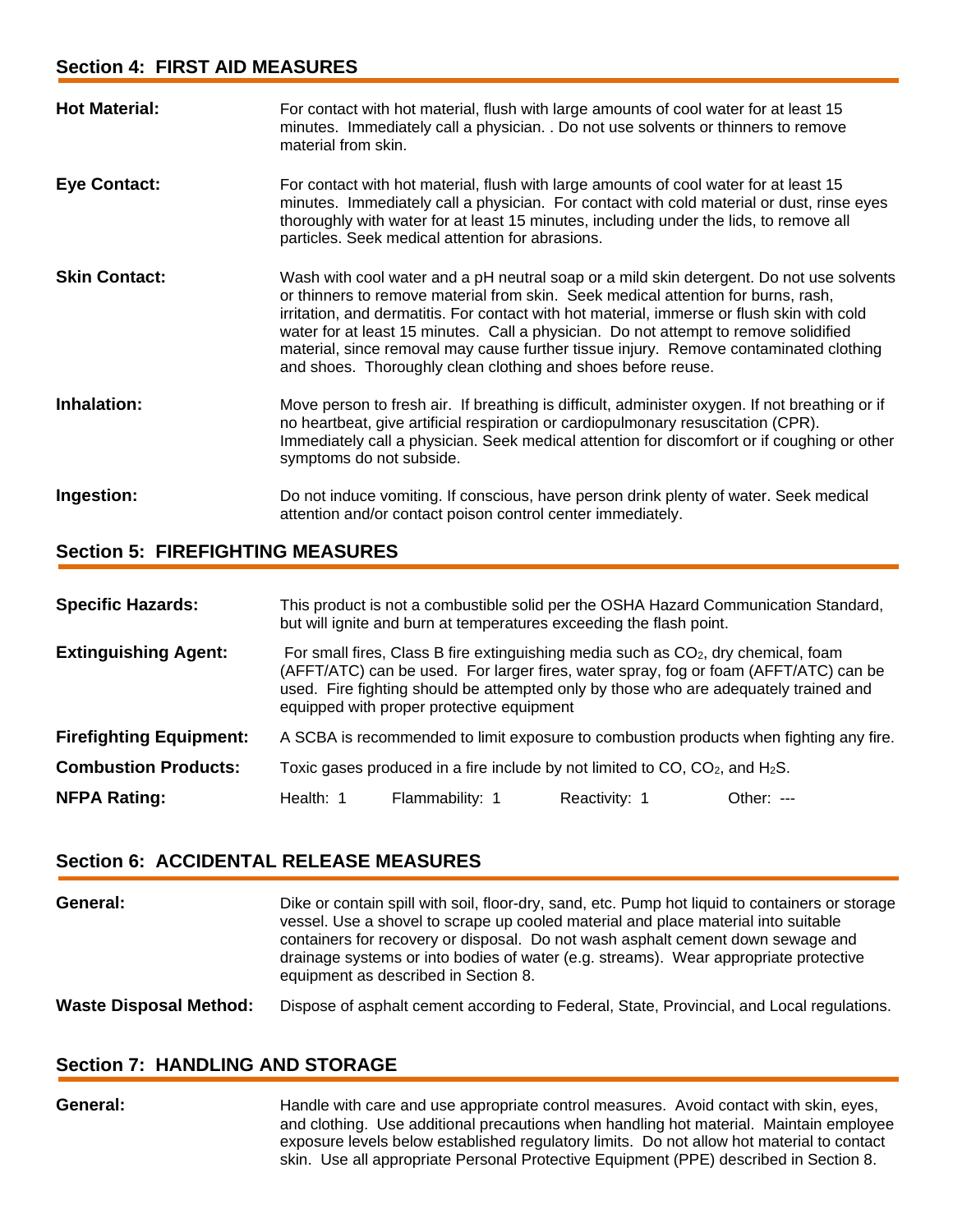| Usage:           | Protect the body with long sleeve shirts, long pants, and use Personal Protective<br>Equipment (PPE) described in Section 8.                                                                                                                                                                                    |
|------------------|-----------------------------------------------------------------------------------------------------------------------------------------------------------------------------------------------------------------------------------------------------------------------------------------------------------------|
| Storage:         | Concentrations of hydrogen sulfide (H <sub>2</sub> S) can be generated and accumulated in storage<br>tanks and bulk transport compartments which may require additional precautions and<br>procedures during loading and unloading. Do not expose open flames, strong oxidizers or<br>other source of ignition. |
| <b>Clothing:</b> | Remove and launder clothing that is soiled with asphalt. Thoroughly wash hands and<br>exposed skin after exposure to asphalt cement.                                                                                                                                                                            |

### **Section 8: EXPOSURE CONTROLS AND PERSONAL PROTECTION**

| Component               | OSHA PEL | ACGIH-TLV-TWA           | NIOSH REL |
|-------------------------|----------|-------------------------|-----------|
| Asphalt                 | N/A      | $0.5 \,\mathrm{mg/m^3}$ | N/A       |
| <b>Sulfur Compounds</b> | N/A      | N/A                     | N/A       |
| Anti-Stripping Additive | N/A      | N/A                     | N/A       |

**Engineering Controls:** Use local exhaust or general dilution ventilation when using at elevated temperatures or during activities that generate dust or fumes, to maintain levels below exposure limits.

#### **Personal Protective Equipment (PPE):**

| <b>Respiratory Protection:</b> | Under ordinary conditions no respiratory protection is required. Wear a NIOSH approved<br>respirator that is properly fitted and is in good condition when exposed to dust or fumes<br>above exposure limits. |
|--------------------------------|---------------------------------------------------------------------------------------------------------------------------------------------------------------------------------------------------------------|
| Eye Protection:                | Wear ANSI approved glasses, safety goggles, or face shield when handling HMA to<br>prevent contact with eyes.                                                                                                 |
| <b>Skin Protection:</b>        | Wear leather or cloth work gloves to prevent skin contact and insulated gloves when<br>handling hot material. Thoroughly wash hands and exposed skin after exposure to HMA.                                   |

### **Section 9: PHYSICAL AND CHEMICAL PROPERTIES**

| <b>Physical State:</b>   | Liquid                               |
|--------------------------|--------------------------------------|
| Appearance:              | Black-Dark Brown Solid or Semi-Solid |
| Odor:                    | Slight Petroleum / Tar Odor          |
| <b>Vapor Pressure:</b>   | Negligible @ 77 <sup>°</sup> F       |
| <b>Vapor Density:</b>    | No Data Available                    |
| <b>Specific Gravity:</b> | $1.05 - 1.13$                        |
| <b>Evaporation Rate:</b> | No Data Available                    |
| pH (In Water):           | Neutral                              |
| <b>Melting Point:</b>    | 115°F -199°F                         |
| <b>Freezing Point:</b>   | Solid @ ambient temperature          |
| <b>Boiling Point:</b>    | 350° F - 1100° F                     |
| <b>Flash Point:</b>      | $600^{\circ}$ -660 $^{\circ}$ F      |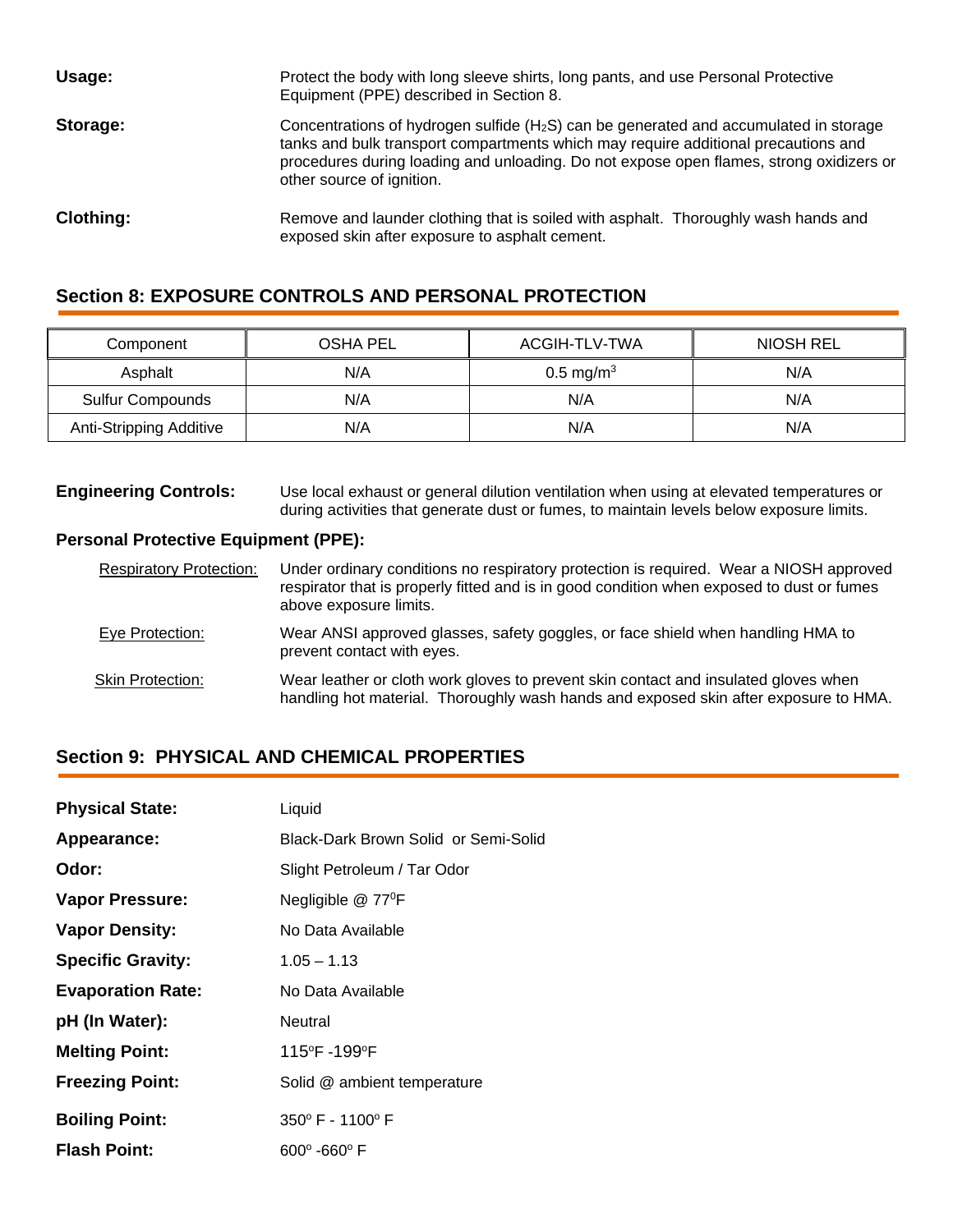| <b>Auto-Ignition Temp.</b>                                          | $905^{\circ}$ F         |  |  |  |
|---------------------------------------------------------------------|-------------------------|--|--|--|
| Flammablilty (solid, gas)                                           | No Data Available       |  |  |  |
| <b>Flammable Lower Limit:</b>                                       | 1.0 $%$ in air          |  |  |  |
| <b>Flammable Upper Limit:</b>                                       | $6.0\%$ in air          |  |  |  |
| <b>Viscosity:</b>                                                   | Varies with Temperature |  |  |  |
| <b>Solubility in Water:</b>                                         | Insoluble               |  |  |  |
| <b>Relative Density:</b>                                            | No Data Available       |  |  |  |
| <b>Decomposition Temperature:</b><br>No Data Available              |                         |  |  |  |
| <b>Partition Coefficient: N-Octanol/water:</b><br>No Data Available |                         |  |  |  |

### **Section 10: STABILITY AND REACTIVITY**

| Stability:<br><b>Chemical Stability:</b> | Stable<br>Avoid contact with incompatible materials, excessive heat, sources of ignition and open<br>flames. Incompatible with strong acids or bases, and oxidizing agents such as nitrates,<br>chlorates, and peroxides. |
|------------------------------------------|---------------------------------------------------------------------------------------------------------------------------------------------------------------------------------------------------------------------------|
| Other:                                   | <b>Hazardous Decomposition:</b> When heated, may produce hydrogen sulfide and<br>various hydrocarbons.                                                                                                                    |

### **Sections 11: TOXICOLOGICAL INFORMATION**

| <b>Primary Routes of Exposure:</b> | <b>Inhalation:</b> | Dermal: | Oral: |
|------------------------------------|--------------------|---------|-------|
|                                    | ∨es∶               | No      | Yes   |

#### **Summary of health effect data on asphalt components:**

 WHO/International Agency for Research on Cancer in the basis of an earlier meta-analysis, the IARC multi-center study and several more recent independent studies, the Working Group concluded that there was inadequate evidence in humans for the carcinogenicity of occupational exposures during road paving with straight-run bitumens. Also, there was inadequate evidence in experimental animals for the carcinogenicity of extracts and of fume condensates of this type of bitumens. However, studies of workers exposed to bitumen emissions during paving with straight-run bitumens showed mutagenic and genotoxic/cytogenetic effects in these workers. Similar effects were also observed in experimental systems under controlled conditions. This strong mechanistic evidence led to the classification of occupational exposures to straight-run bitumens and their emissions during road paving as "possibly carcinogenic to humans" (Group 2B).

This product can produce a toxicologically significant concentration of hydrogen sulfide (H<sub>2</sub>S) when enclosed in a confined space. Hydrogen sulfide gas (H<sub>2</sub>S) is toxic by inhalation. Prolonged breathing of 50-100 ppm H<sub>2</sub>S vapors can produce eye and respiratory tract irritation. Higher concentrations (250-600 ppm) for 15-30 minutes can produce headache, dizziness, nervousness, nausea and pulmonary edema or bronchial pneumonia. Concentrations of >1000 ppm will cause immediate unconsciousness and death through respiratory paralysis. Rats and mice exposed to 80 ppm H<sub>2</sub>S, 6 hrs/day, 5 days/week for 10 weeks, did not produce any toxicity except for irritation of nasal passages. H<sub>2</sub>S did not affect reproduction and development (birth defects or neurotoxicity) in rats exposed to concentrations of 75-80 ppm or 150 ppm H2S, respectively. Over the years a number of acute cases of H2S poisonings have been reported. Complete and rapid recovery is the general rule.

 However, if the exposure was sufficiently intense and sustained causing cerebral hypoxia (lack of oxygen to the brain), neurologic effects such as amnesia, intention tremors or brain damage are possible.

 Some epidemiologic studies conducted on workers exposed to asphalt fume have shown no increased incidence of cancer while other studies have reported a slightly increased incidence of lung, other respiratory tract or gastrointestinal cancers. In those studies in which elevated cancer incidences were reported, concurrent or previous exposure to coal-tar products have been documented. therefore, it cannot be concluded that cancer incidence is related to exposure to asphalt fume.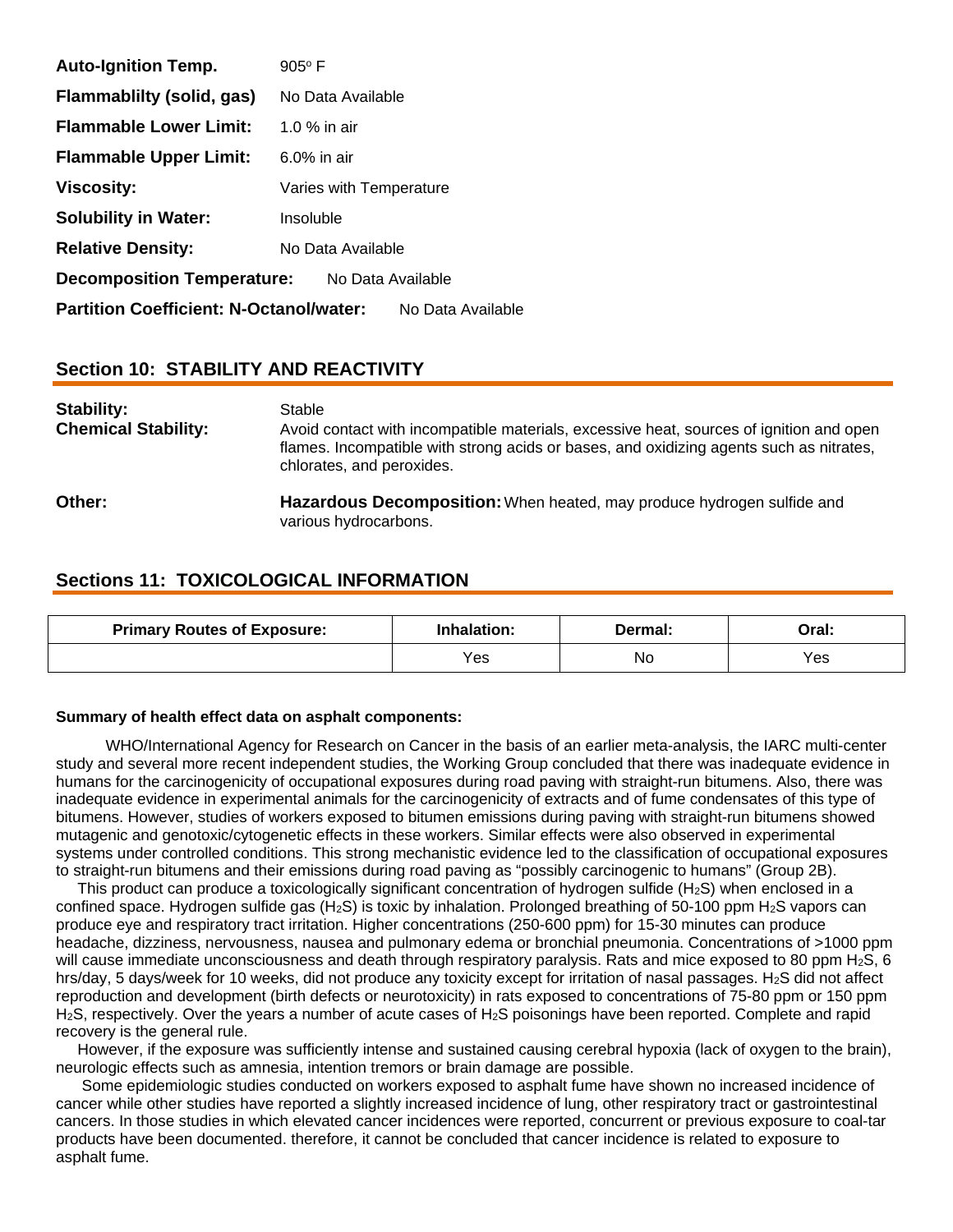Although early studies have some technical shortcomings, long term inhalation exposures to asphalt aerosols or fumes did not produce evidence of carcinogenicity even though chronic inflammatory changes similar to those produced by nonspecific respiratory irritants were observed. Inhalation of 150 mg/m3 asphalt fume (particulate + vapor) 6 hours/day, 5 days/week for 13 weeks, did not produce toxicity except for reduced body weight and irritation in nasal passages in exposed rats.

 Laboratory animals administered subcutaneous or intramuscular injections of asphalt preparations or repeated skin applications of hot (212 F) undiluted asphalt have occasionally produced a low incidence of skin tumors at the site of application. These findings are of questionable validity since repeated tissue trauma (and/or burns) at the application site can induce tumors. Solvent dilutions of different types of asphalts have been tested in chronic skin painting studies. Some of the studies have reported a low incidence of skin tumors. The use of diluents may enhance bioavailability or metabolic activation of chemicals in the mixture in a fashion not representative of occupational exposure. Skin painting studies in mice have been conducted using condensates from fumes generated at temperatures >450 F diluted in solvent. Asphalt fume condensate preparations have produced skin tumors. Experimental conditions (temperature and dose) were grossly exaggerated over that likely to occur in humans.

 Extracts of whole asphalts tested in a modified Ames assay gave negative or slightly positive findings (mutagenicity index <1.5). Fume condensates derived from heating asphalts to high temperatures (>450 F) were moderately active (MI 4-9).

 Fumes generated from coal tar pitch were >1000 times more active. Asphalt fume samples collected under actual field conditions did not show any significant mutagenic activity.

#### **Section 12: ECOLOGICAL INFORMATION**

#### **Ecotoxicity Effects:** If spilled, hot product and/or the coating action of the oil components could harm plant life. This product does not concentrate or accumulate in the food chain. This product is not expected to cause any acute or chronic toxicity to aquatic organisms due to its extremely low water solubility.

#### **Section 13: DISPOSAL CONSIDERATIONS**

Dispose of waste and containers according to Federal, State, Provincial, and Local regulations.

#### **Section 14: TRANSPORT INFORMATION**

This product is not classified as a Hazardous Material under U.S. DOT or Canadian TDG regulations.

### **Section 15: REGULATORY INFORMATION**

#### **Federal Regulatory Information:**

**US TSCA Chemical Inventory Section 8(b):** This product and/or its components are listed on the TSCA Chemical Inventory.

#### **OSHA / MSHA Hazard Communication Standard:**

 This product has been evaluated and determined to be hazardous as defined in OSHA's Hazard Communication Standard.

#### **EPA Superfund Amendment & Reauthorization Act (SARA):**

| <b>SARA Section 302:</b>     | This product produces the following component(s) that have been<br>Listed on the EPA's Extremely Hazardous Substance (EHS) List:<br>- Hydrogen Sulfide (H <sub>2</sub> S) - |
|------------------------------|-----------------------------------------------------------------------------------------------------------------------------------------------------------------------------|
| <b>SARA Section 304:</b>     | This product is not listed as a CERCLA hazardous substance.                                                                                                                 |
| <b>SARA Section 311/312:</b> | The following EPA hazard categories apply to this product:<br>- Acute - Health - Hazard -                                                                                   |